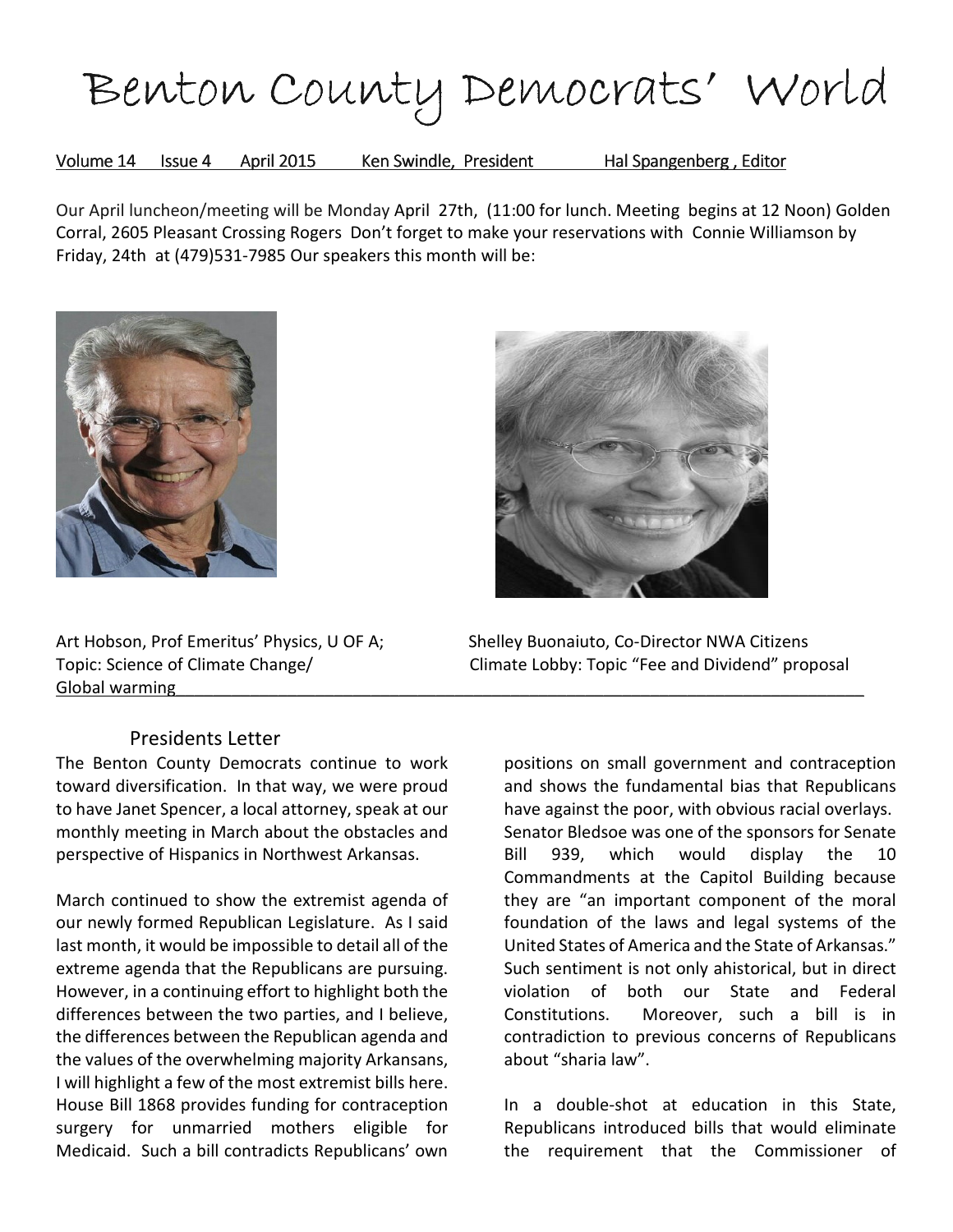Education to have a master's degree, have 10 years of experience teaching and to hold a teaching certificate (Senate Bill 681), and eliminate standardized testing for home-schooled children (Senate Bill 1381). Both of these bills are troubling for undermining public education and privatization of our schools.

One thing that 35 years of Trickle-down Economics has definitively proved is that eliminating taxes on the most wealthy is not sound macroeconomic policy. Yet, House Bill 1402 would give a free ride on all investment income over \$10 million. This welfare for the wealthy is estimated to cost our State \$11.8 million a year by 2017.

The House also approved bills that would reduce the time for unemployment benefits (House Bill 1489), allow concealed handguns in polling places (House Bill 1432), and allow school districts to sell advertising space on school buses (House Bill 1495). Surely Republicans have a very different vision for our State than most Arkansans share. Each us must work every day to warn our friends and neighbors of this extremist agenda. The battle for 2016 begins now, and the issues for our communities are serious.

Ken Swindle, Pres. BCDC

#### New Name??

Some have suggested that we may want to rename the newsletter from "Benton County Democrats' World" to something more Political, friendly, inclusive or what???

If you have any suggestions for a new name send it to Karen Smenner at Mskas0119@gmail.com

#### Meeting note:

If your schedule won't allow you to be present from 11 to 1 PM you may come to attend the meeting only, which starts at 12 noon, or you may remain after the meeting ends to eat your lunch. We just hope that you will be able to attend.

#### MARCH MEETING REVIEW

President Ken Swindle opened the March 23rd meeting of the Benton County Democrats at 12:00 with a cheer to fire up the members. After the Pledge, new members and visitors were recognized.Ken\_asked that those with March birthdays stand; among several who stood, along with Nancianna Mott announced that she would be 87 the following day.

Ken also reminded everyone to be generous in tipping our server since we are the party of, and support for, the working class.

Thurman Metcalf announced that he and 9 other BCDCC members attended the DPA fund raiser in Little Rock where he and Suzanne Jessup were elected as two of the 8 state board members. The event raised \$50,000 for the state party.

The speaker, Janet Riefkohl-Spencer is an attorney practicing in both Arkansas and Puerto Rico. She spoke of her experiences as a Hispanic both in her work and her personal life as a mother of two.

She began by defining racism as a lack of acceptance of a group of people due to their difference from the majority.

Mrs. Riefkohl-Spencer related experiences in which others would not believe she is a citizen because she is from Puerto Rico and they would not recognize her birth certificate. Due to her accent, schools assumed that her children should be tested and placed in English as a second language  $as \ a$ second language classes even though they speak only English.

She suggested that we find ways to encourage Hispanics to register to vote when eligible, and to run for office.

Submitted by Eunice Van Tuyl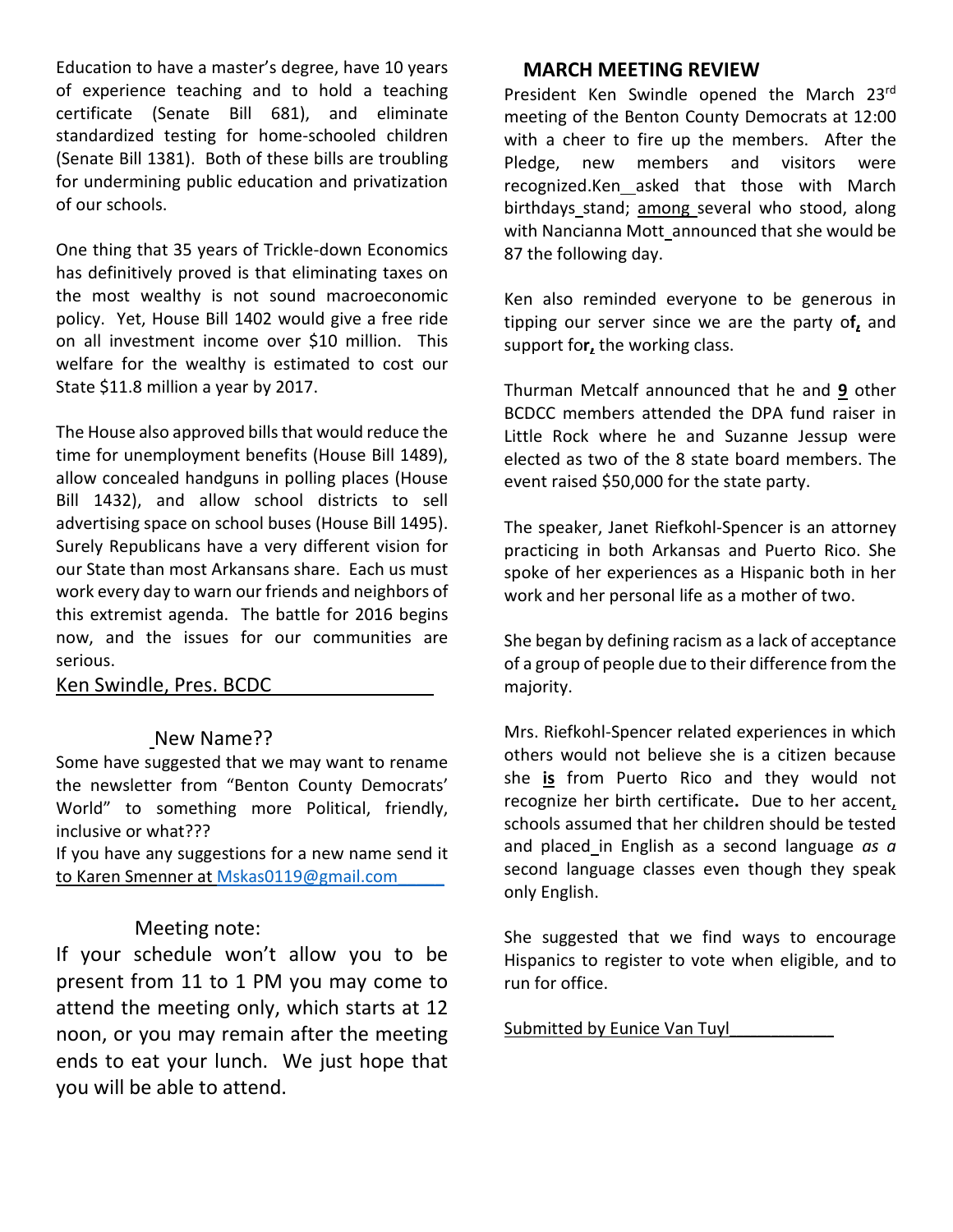## Dad, Don't sign that Bill

falter, Then he learned that his son had signed the petition against the bill..Smart man, he listened to his son and sent it back to the legislature for revisions to make it clear that Arkansans do not discriminate against anyone,, regardless of their sexual preferences



#### Sale)

 May 1 & 2, (War Eagle weekend) In front of old grocery at 13<sup>th</sup> & W Walnut, Rogers

 Donate your unwanted "stuff"!

 Clean it up, price it & bring it to us

April  $30^{th}$  12:00 – 6:00 No "stuff"?? Bake something for the Bake-Sale BENTON COUNTY DEMOCRATS SPRING FUND RAISER

 Please contact us if you would like to volunteer or have table or canopy Contact Info: Gaye Bland 479 631-9818 gkbland@cox.net

 Karen Smenner 479 866-9906 ksmenner0119@gmail.com\_\_\_\_\_\_\_\_

# Meet our board members: Lauren Galle – E-mail

My father was an engineer and I grew up overseas, in Saudi Arabia and the United Arab Emirates. Later, we moved to southern Louisiana, my home state. I attended several different colleges, eventually

graduating with a degree in Microbiology. After college, I moved to Albuquerque, where I married my husband. There, I worked for the Dept. of Labor and the Anti-Terrorism Assistance Program. I was actually working for them during 9-11. That revived my interest in the Middle East, so I decided to go back to school. We moved to Louisiana where I got a Master's in History.

We moved to NWA 10 years ago so I could work on a Ph.D. in Middle Eastern History at the King Fahd Center at UA. During my studies I became very ill for a few years and ended up leaving the program. We loved NWA, so we decided to settle down here permanently. I'm currently working as a TypeWell Transcriber at NWACC.

Lauren Galle - E-mail

 Dedicated Democrats Fund Is a fund that has been established so that members and friends may donate to a fund in memory of loved ones. If you are interested in donating to the fund contact Gaye Bland 479.631.9818\_\_\_\_\_\_\_\_\_\_

The following was copied from the Desert News, of the Coachella Valley, Ca

Last week DNC Chair Rep. Debbie Wasserman Schultz announced Leah Daughtry as CEO of Democratic National Convention. "We are thrilled to have Leah Daughtry return to lead our convention team. She will bring so much expertise, and enthusiasm to this important event." You can see a copy of the full press release of the announcement by clicking here.

This past Monday the DNC announced that it has expanded its communications team with DNC Communications Director Mo Elleithee saying, "I am thrilled to announce these new